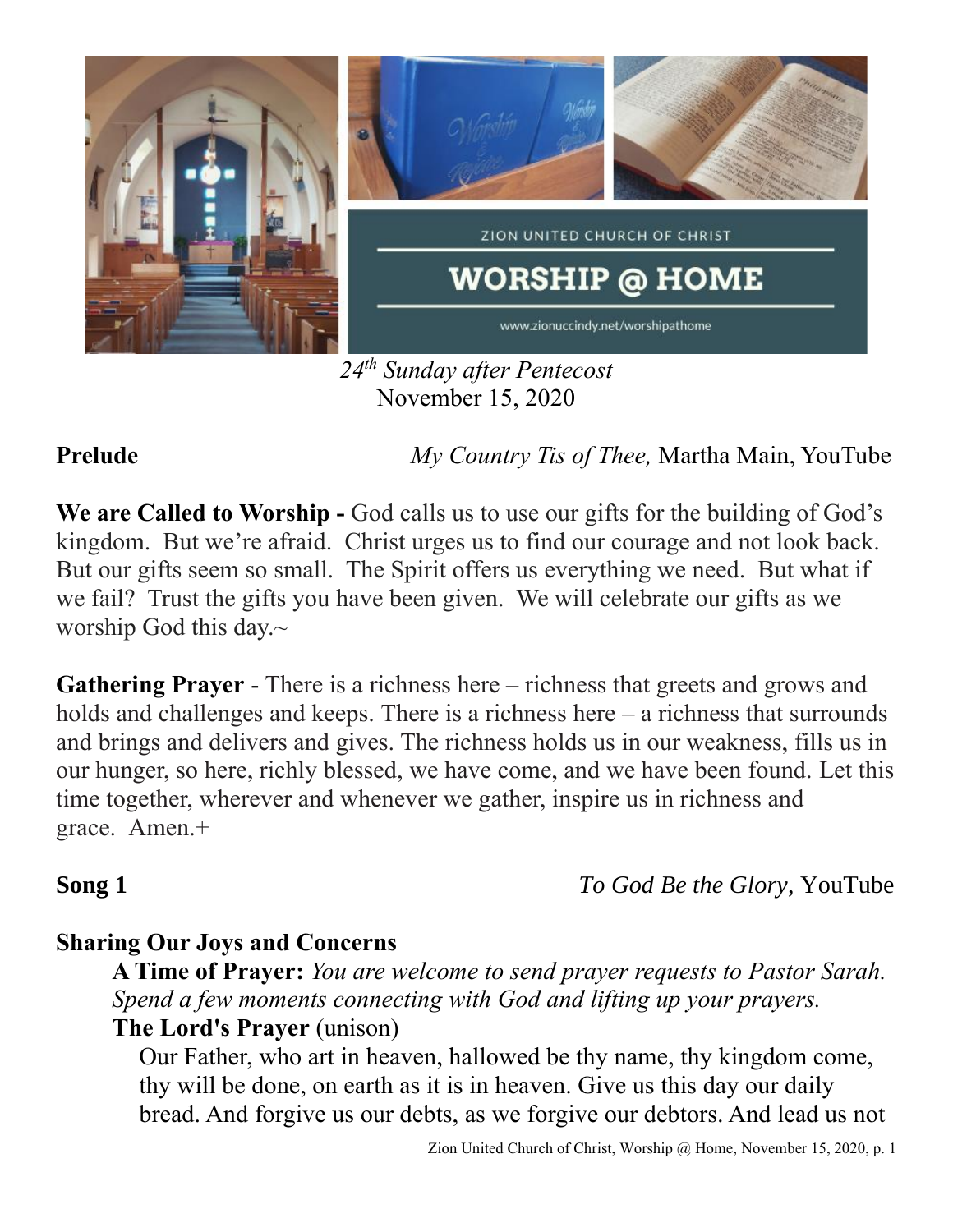into temptation, but deliver us from evil. For thine is the kingdom, and the power, and the glory, forever. Amen.

**Song 2** *O, Jesus, I Have Promised*, YouTube

### **We Hear God's Word** Matthew 25:14-30 (CEB)

<sup>14</sup> "The kingdom of heaven is like a man who was leaving on a trip. He called his servants and handed his possessions over to them. <sup>15</sup> To one he gave five valuable coins, and to another he gave two, and to another he gave one. He gave to each servant according to that servant's ability. Then he left on his journey.

<sup>16</sup> "After the man left, the servant who had five valuable coins took them and went to work doing business with them. He gained five more. <sup>17</sup> In the same way, the one who had two valuable coins gained two more.  $^{18}$  But the servant who had received the one valuable coin dug a hole in the ground and buried his master's money.

<sup>19</sup> "Now after a long time the master of those servants returned and settled accounts with them. <sup>20</sup> The one who had received five valuable coins came forward with five additional coins. He said, 'Master, you gave me five valuable coins. Look, I've gained five more.'

<sup>21</sup> "His master replied, 'Excellent! You are a good and faithful servant! You've been faithful over a little. I'll put you in charge of much. Come, celebrate with me.'

<sup>22</sup> "The second servant also came forward and said, 'Master, you gave me two valuable coins. Look, I've gained two more.'

<sup>23</sup> "His master replied, 'Well done! You are a good and faithful servant. You've been faithful over a little. I'll put you in charge of much. Come, celebrate with me.'

<sup>24</sup> "Now the one who had received one valuable coin came and said, 'Master, I knew that you are a hard man. You harvest grain where you haven't sown. You gather crops where you haven't spread seed. <sup>25</sup> So I was afraid. And I hid my valuable coin in the ground. Here, you have what's yours.'

<sup>26</sup> "His master replied, 'You evil and lazy servant! You knew that I harvest grain where I haven't sown and that I gather crops where I haven't spread seed? <sup>27</sup> In that case, you should have turned my money over to the bankers so that when I returned, you could give me what belonged to me with interest. <sup>28</sup> Therefore, take from him the valuable coin and give it to the one who has ten coins.  $29$  Those who have much will receive more, and they will have more than they need. But as for those who don't have much, even the little bit they have will be taken away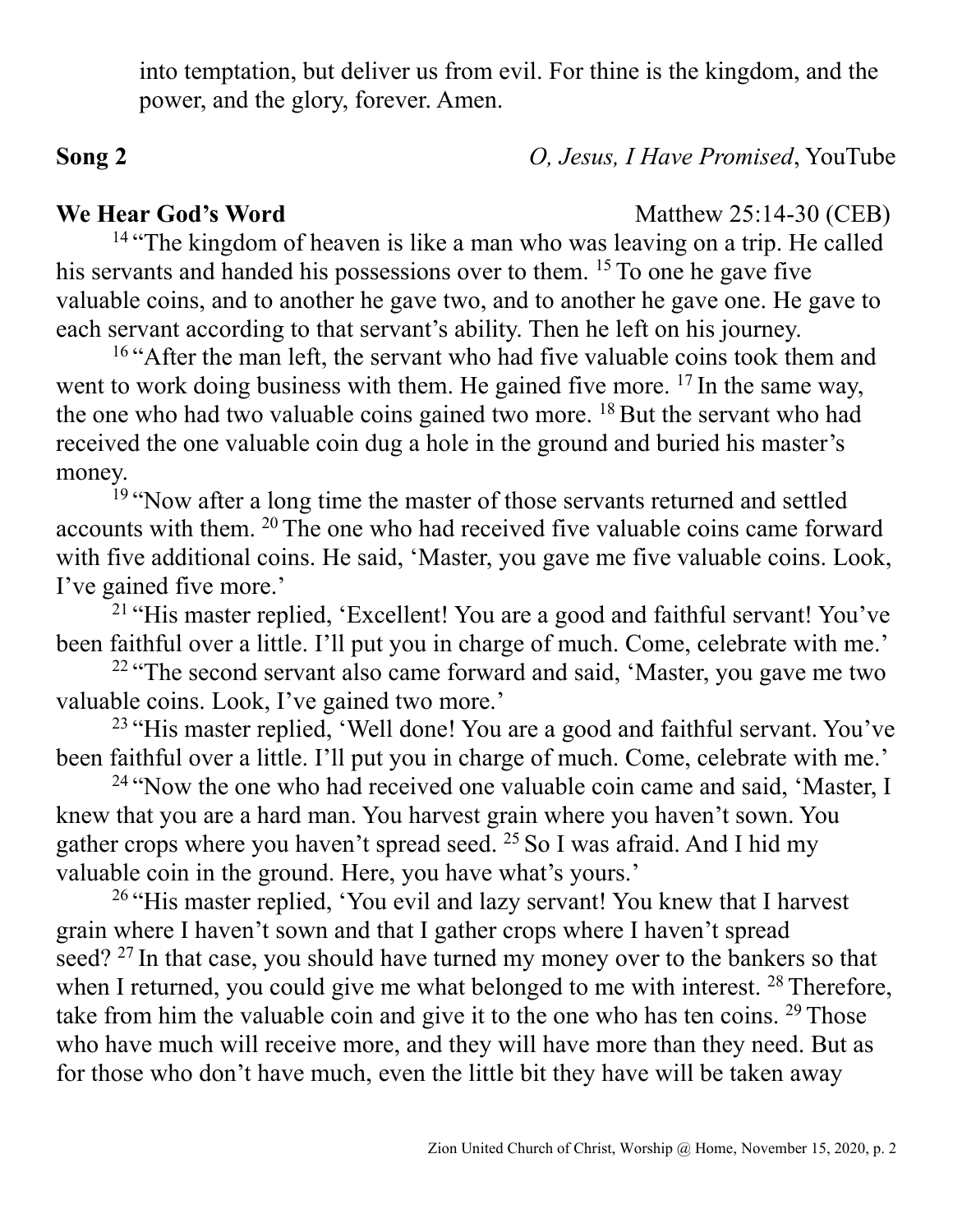from them. <sup>30</sup> Now take the worthless servant and throw him out into the farthest darkness.'

"People there will be weeping and grinding their teeth."

## **Special Music** *They'll Know We Are Christians*, Martha Main, Michael Main, Ethan Main, Matt Main, and Karie Hahn

**Meditation** *Courage to Risk*

### **We Respond to God's Word with Our Giving Offertory**

You're invited to take out your checkbook in these moments. As you write out your offering, be prayerful with each letter and number. In times such as these, when money becomes tight and our economy is under strain, God invites us to be generous and give what we can. These are gifts we freely give, as we are able and as we are called.

We ask that you please mail in your offerings to our office. Zion United Church of Christ 8916 E. Troy Ave. Indianapolis, IN 46239

You can now submit your offerings on our website through a secure PayPal donation button. Please know that PayPal receives a 2.2% processing fee and a \$0.30 transaction charge. You are able to set up reoccurring, monthly payments. Check it out on our website at www.zionuccindy.net/donate.

**The Doxology** (Please sing the version that is most meaningful to you)

| <i>Version 1</i>                           | <i>Version 2</i>                            |
|--------------------------------------------|---------------------------------------------|
| Praise God from whom all blessings flow;   | Praise God from whom all blessings flow;    |
| Praise him all creatures here below;       | <i>Praise God all creatures here below;</i> |
| <i>Praise him above, ye heavenly host:</i> | Praise God for all that love has done;      |
| Praise Father, Son, and Holy Ghost. Amen.  | Creator, Christ, and Spirit One. Amen.      |

**We Give Thanks** – O God, we have come, and what a delight it has been! We have come before your table with gifts – gifts of ourselves, gifts of risk, gifts of newness, gifts of trust. We thank you for the chance to give, and pray that we and all whom our gifts bless will never be the same. Through our greatest gift, Jesus Christ, we pray. Amen.+